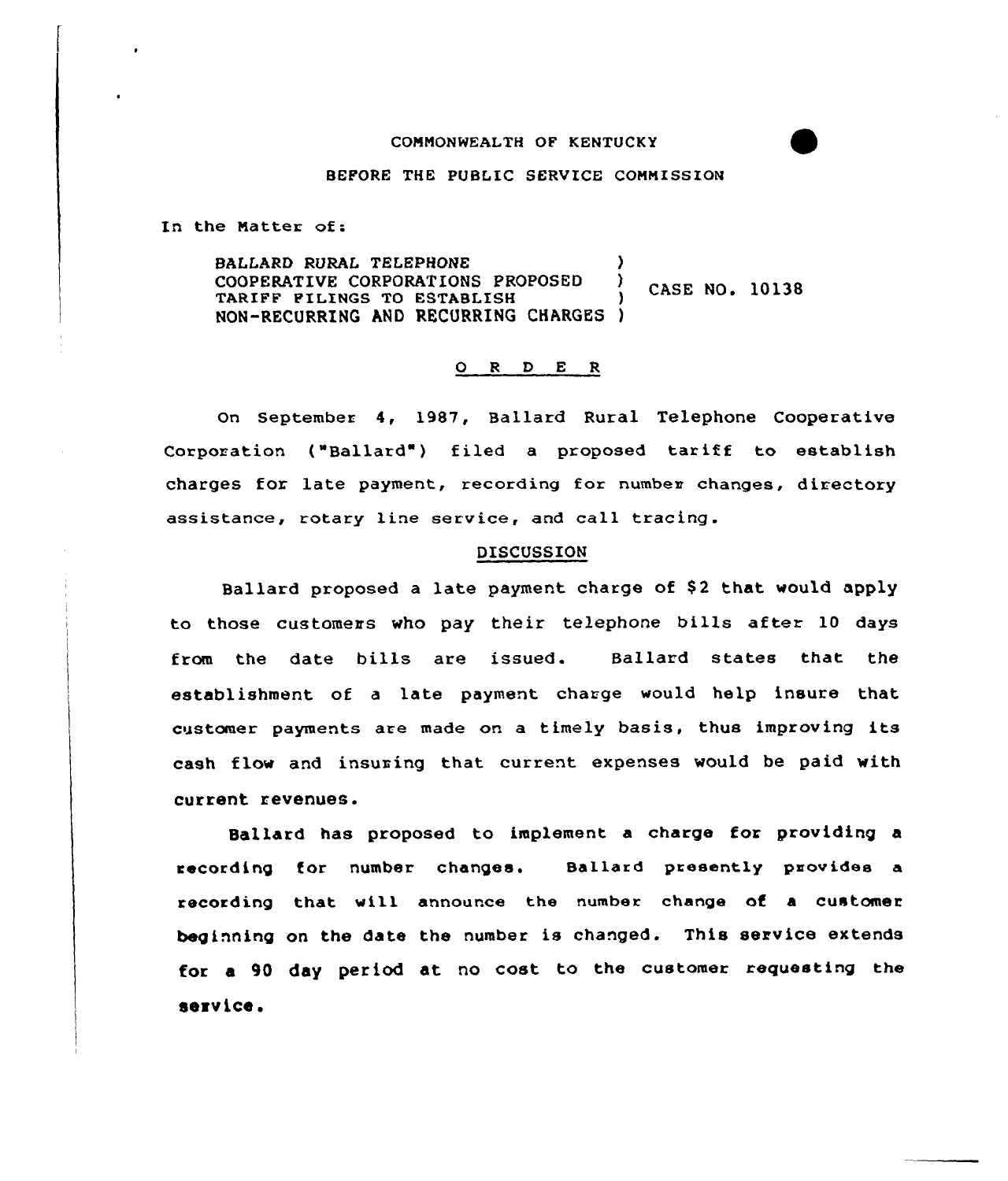Because several customers have requested that the period be extended beyond 90 days, Ballard has proposed to charge the monthly residential network access charge to its customers for the length of time beyond the presently allowed 90 days. Ballard contends that the purpose of this charge is to compensate the utility for the access lines that are tied up in an exchange during the recording for number changes in excess of the 90 day peri od.

Another charge proposed by Ballard is a charge fox directory assistance. Presently, Ballard does not charge its customers for directory assistance service and for this reason it believes that customers have no incentive to use the local directory provided. In addition, those that abuse the service are being subsidized by other ratepayers.

 $\overline{\phantom{a}}$ 

The proposed charge will consist of a fee of  $$.30$  per directouy assistance call with a call allowance of <sup>3</sup> calls per access line per month. Ballard indicates that with the implementation of this charge, any cost savings incurred will benefit all customers while the additional cost to customers will effect only those customers who exceed their allowance.

Rotary Line Service is another service presently provided by Ballard at no additional cost to its customers. Rotary Line Service is an arrangement that allows an incoming call to <sup>a</sup> line to be completed over another line by means of central office equipment. Ballard has proposed to charge its customers for rotary service at a rate of \$2 per month per rotary line.

 $-2-$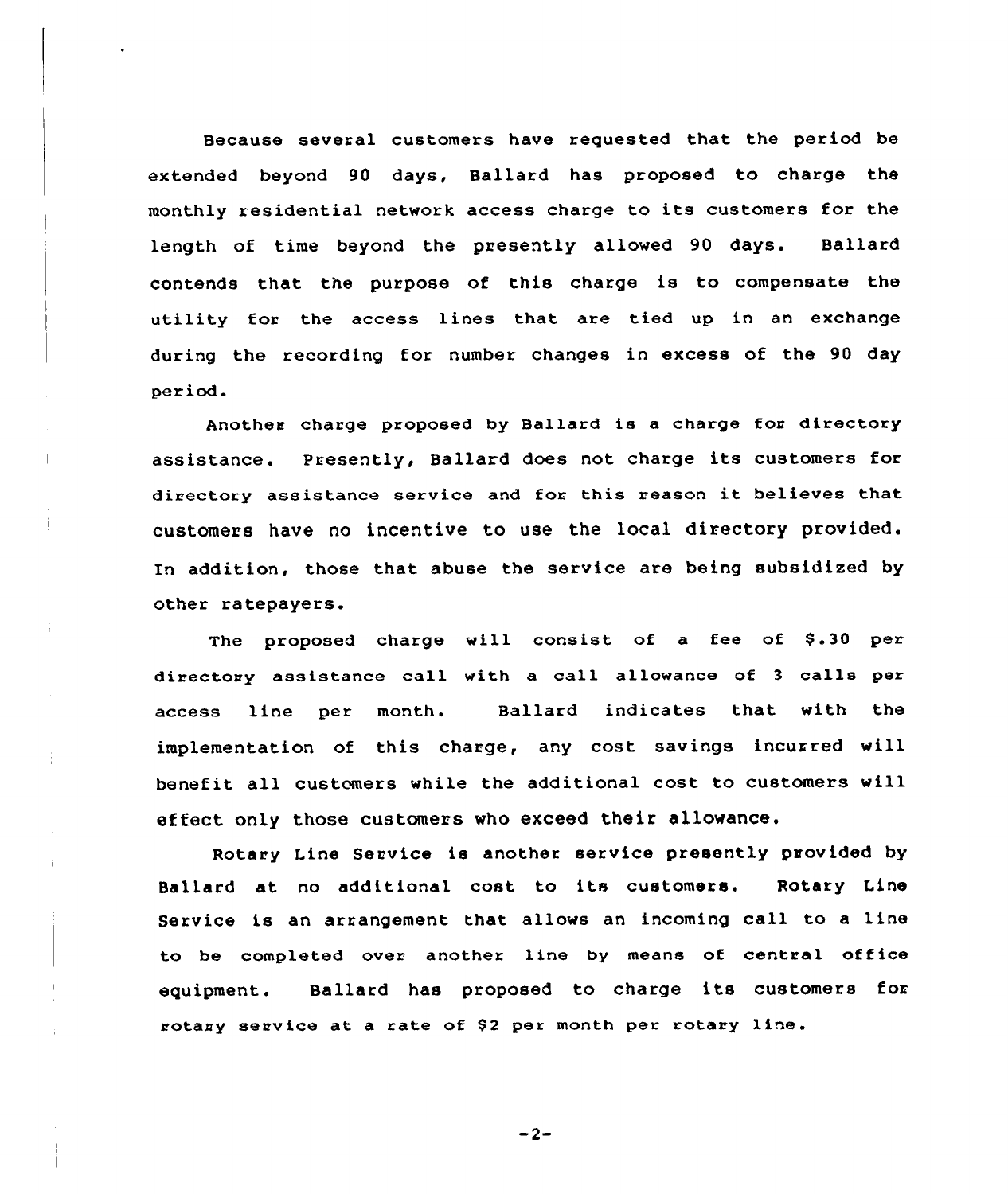Finally, Ballard has proposed a charge of \$35 for tracing harassing calls. presently, this service is provided at no additional cost to its customers; however, it is the opinion of sallard that customers who utilize this service should bear the cost of providing it.

Insofar that the costs of providing the proposed services set out in this Order have been included in the basic local exchange rates, the commission is of the opinion that an absorption test and possible disaggregation of the basic local exchange xates is necessary to determine their reasonableness and the revenue effect the pxoposed rates would have upon Ballard.

Ballard proposed September 1, 1987, as the effective date for the proposed rates. On October 4, 1987, the Commission, by letter, responded to Ballard concerning its filing. In its letter, the Commission advised Ballard that pursuant to KRS 278.180, 30 days notice is required befoxe <sup>a</sup> tariff can be placed into effect, and that the proposed effective date could not be approved. Furthermore, it was stressed that the rates should not be applied until Commission approval had been granted.

The Commission therefore, finds that, pursuant to KRS 278.190, fuxther proceedings are necessary in order to determine the reasonableness of the proposed rates and charges.

IT IS THEREFORE ORDERED that:

l. The proposed rates and charges be and they hereby axe suspended for <sup>5</sup> months on and after the date of this Order. The sections of the tariff hereby suspended are:

 $-3-$